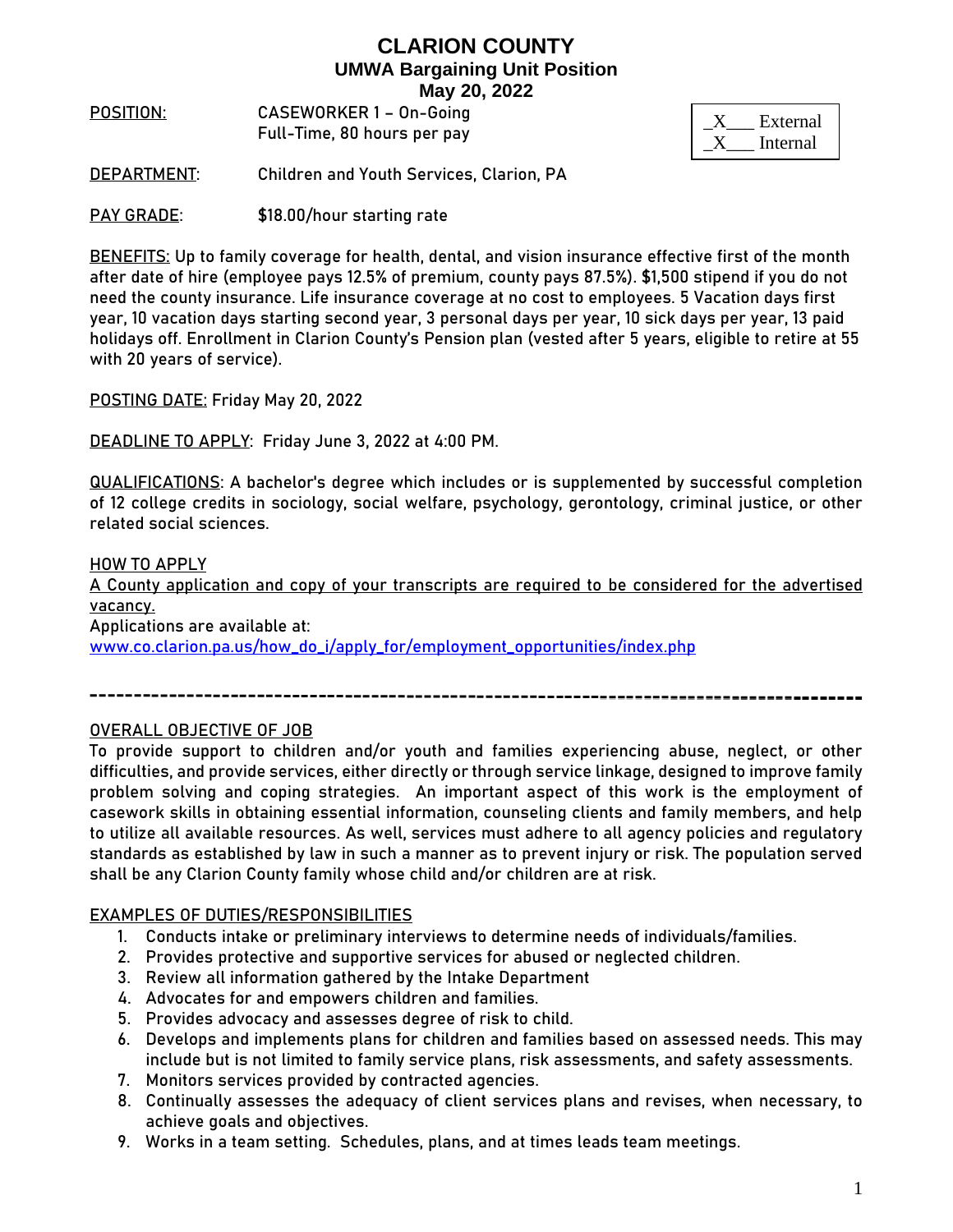- 10. Provides for necessary arrangements according to individual's/family needs; makes referrals/contacts to other community services/agencies as necessary.
- 11. Assists individuals in arranging appointments for themselves and family members; and provides transportation if needed.
- 12. Teaches clients home and budget management, childcare, and parenting skills; and assists with housing, employment, recreation and living arrangements, as required.
- 13. Attends court hearings, testifies and writes reports approximately every three months.
- 14. Maintains regular contacts with individuals, families and/or guardians through home and office or school visits as required by regulation.
- 15. Maintains accurate documentation. Prepares reports and other paperwork within timeframes mandated by federal or state regulation and/or county policy.
- 16. Travels frequently and makes home visits at least per state regulations.
- 17. Completes necessary filing and maintenance of records.
- 18. Documents case activity through records, correspondence, and reports according to applicable policies and procedures.
- 19. Utilizes computer to document all coordination activities in the CAPS database. Uses other office equipment such as fax machine, scanner, etc., as needed.
- 20. Meet at least weekly with Casework Supervisor to review service provision.
- 21. Identify concerns to supervisor re: level of care received by children in their home or in placement, i.e., foster home, shelter, residential, residential treatment.
- 22. Upon certification by the State as a Direct Service Worker, participate in the On-Call rotation for afterhours emergency services.
- 23. Comply with the HIPAA privacy and security regulations that govern disclosure of protected health information and follow all procedures developed by the agency to comply with those regulations. Access to protected health information is limited as identified on the attached workforce designation.

# **OTHER DUTIES OF THE JOB**

- 1. Attends staffing, training and other meetings as required.
- 2. Attends certification trainings as required under Act 151 of the Child Protective Services Law, Title 23 PA, C.S. and Chapter 6.
- 3. Performs other job-related work as required.

# **QUALIFICATIONS**

# EDUCATION/EXPERIENCE

A bachelor's degree which includes or is supplemented by successful completion of 12 college credits in sociology, social welfare, psychology, gerontology, criminal justice, or other related social sciences; **or** successful completion of 6-month probationary period as Caseworker Intern; **or** an equivalent combination of education or related experience unless regulatory requirements state otherwise. Necessary Special Requirement: Must possess a valid Pennsylvania driver's license.

# **CLEARANCES**

- Must work in conjunction with employer to apply for Act 34 PA State Police Criminal History, Act 151 PA Child Abuse and FBI clearances prior to employment. All clearances must reflect acceptable results.
- Must not appear on Preclusion Lists as defined by "Pennsylvania's Medical Assistance Bulletin 99-11-05 Provider Screening of Employees and Contractors for Exclusion from Participating in Federal Healthcare Programs."

# **SUPERVISION EXERCISED**

None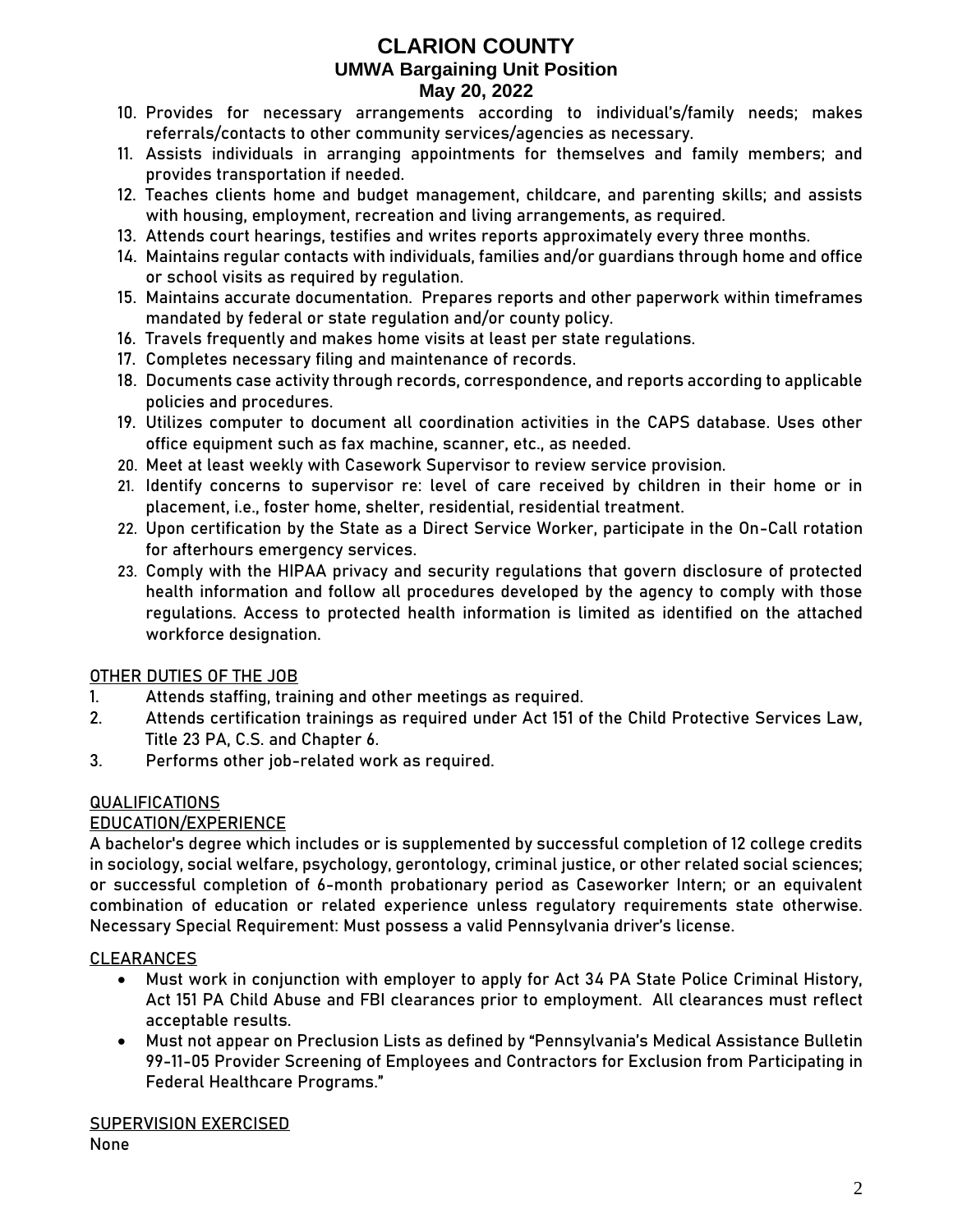#### **SUPERVISION RECEIVED**

Receives continuous instruction and regular supervision from Supervisor in regard to daily work duties.

### **WORKING CONDITIONS**

- 1. Works indoors with adequate workspace, lighting, temperatures, and ventilation.
- 2. Works with average indoor exposure to noise, but subject to frequent disruptions and stress.
- 3. Normal indoor exposure to dust/dirt.
- 4. Works in conditions of potential outbursts or disruptive behavior of clients.
- 5. Travels frequently during all seasons and is exposed to outdoor elements, including snow and icy roadways.
- 6. Works frequently outside the office and is exposed to above average dust/dirt/odors and smoke.
- 7. Occasionally works evenings or weekends as needed.

### **PHYSICAL AND MENTAL CONDITIONS**

- 1. Must possess the ability to record, convey and present information, explain procedures and follow instructions.
- 2. Must be able to sit and/or drive for long periods throughout the workday, with intermittent periods of standing, walking, bending, twisting and reaching as necessary to carry out essential duties of job.
- 3. Dexterity requirements range from simple to coordinated movements of fingers/hands, feet/legs, torso necessary to carry out duties of job.
- 4. Sedentary work, with occasional lifting/carrying of objects with a maximum weight of ten pounds.
- 5. Must be able to cope with the physical and mental stress of the position.
- 6. Must be able to physically and mentally react quickly in the event of a disturbance or physical outbreak.
- 7. Must be able to pay close attention to details and concentrate on work.

### **REQUIRED KNOWLEDGE, SKILLS AND ABILITIES**

- 1. Must be able to speak and understand the English language in an understandable manner in order to carry out essential job duties.
- 2. Must possess effective communication and interpersonal skills.
- 3. Must possess initiative and problem-solving skills.
- 4. Must possess ability to function independently, have flexibility and the ability to work effectively with individuals, families, co-workers and others.
- 5. Must possess ability to maintain confidentiality in regard to individual information and records.
- 6. Must possess the ability to make independent decisions when circumstances warrant such action.
- 7. Must possess the technical knowledge of operating personal computers and other office equipment.
- 8. Must possess a valid Pennsylvania Driver's License and daily access to reliable transportation. Travel will be throughout the county to complete assessments, monitor conditions, and provide interventions in the individual's homes within the county.
- 9. Must understand and comply with all mandatory reporting requirements of CYS.
- 10. Must possess the principles and practices used in social service work, and the ability to apply those principles and practices within the scope of the position.
- 11. Must possess knowledge of social, economic and health problems and resources and be able to interact effectively with said resources on the individual's behalf.
- 12. Must possess the ability to conduct thorough, complete assessments using prescribed